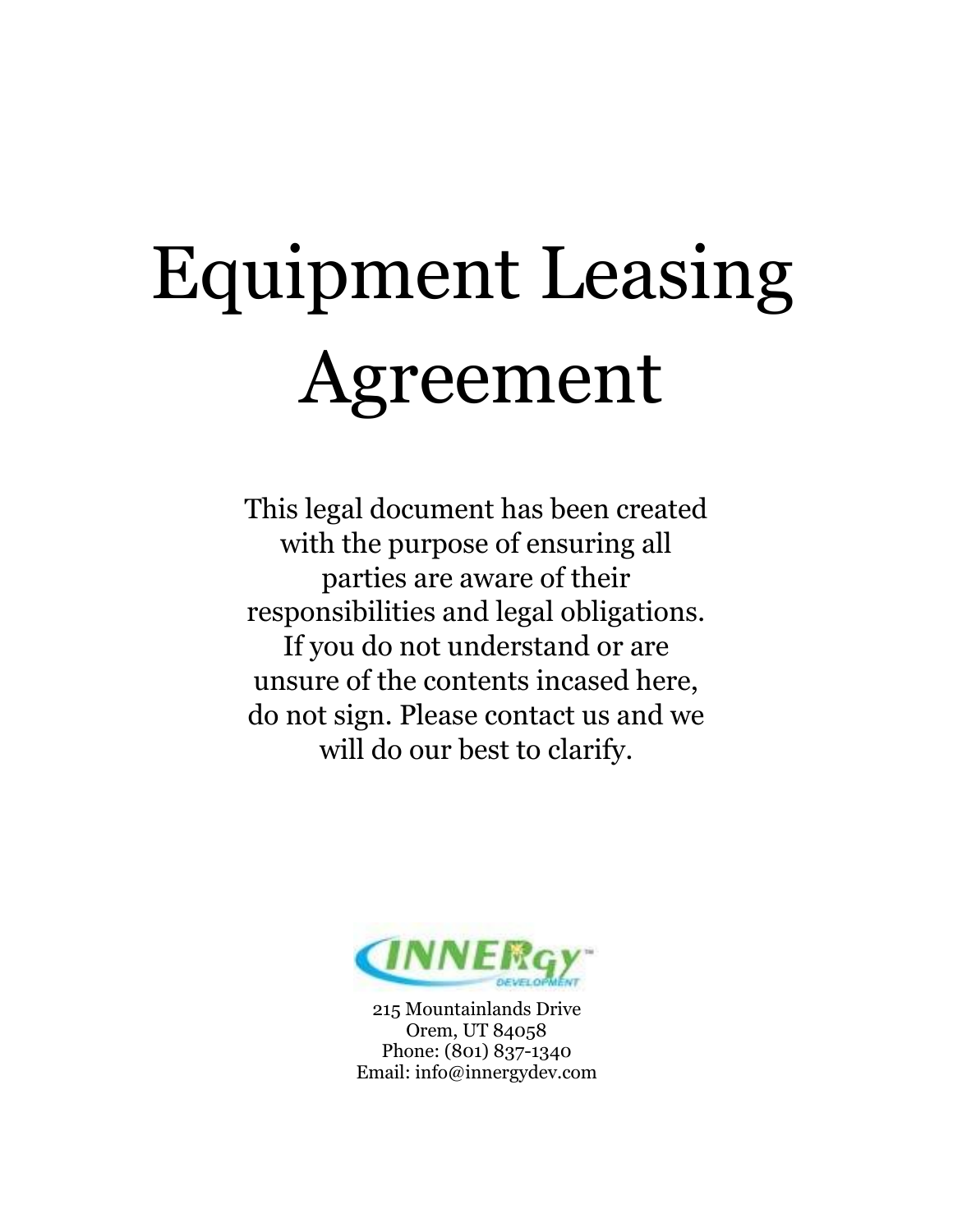## **Terms and Conditions**

In this agreement, the **Lessor** is identified as Innergy Development, LLC, located at 215 Mountainlands Drive Orem, Utah 84058. The **Lessee** identifies themselves as (name) , located at (address) The **Equipment** is indicated by the **Lessee** within this this agreement.

The **Lessee** agrees to the following:

The **Lessee** shall lease from the **Lessor**, with the option to buy the following **Equipment**:

| Hyperbaric Cube LED Light Bed SibinX 9000 Theta Chamber |  |                     |
|---------------------------------------------------------|--|---------------------|
| -86                                                     |  | 1 Initial Payment   |
| $\mathbf{\$}$                                           |  | 59 Monthly Payments |

The **Lessee** shall pay the initial payment of \$ upon approval and confirmation and continue to pay \$ the of each month for the following 59 months for this **Equipment.** 

The Lessee shall pay the total sum of \$ in it's entirety by the end of the leasing term.

Warranty is offered from the **Lessor** and it is the **Lessee**'s responsibility to inquire, upon application approval. The **Lessor** will uphold the terms in the warranty agreement should the **Lessee** proceed to inquire and agree to the specified terms (see Warranty Agreement).

All fees, delivery, and set up expenses associated with **Equipment** reallocation shall be paid by the **Lessee** directly to the service provider.

The **Lessee** will not reallocate **Equipment** from its' location (address) without prior written approval from the **Lessor**.

The **Lessee** is responsible for all the maintenance and care for the **Equipment** to ensure adequate operating condition for the entirety of the leasing term.

The **Lessee** shall maintain a full coverage insurance policy on the **Equipment**, for the entirety of the lease term. Both the policy and its' insurance carrier must be approved by the **Lessor**. The insurance carrier must also have authorization to conduct and maintain business transactions in the state of .

The **Lessee** shall provide financing statements or other related documents requested by the **Lessor**.

The **Lessor** shall purchase the **Equipment** from the **Lessee.**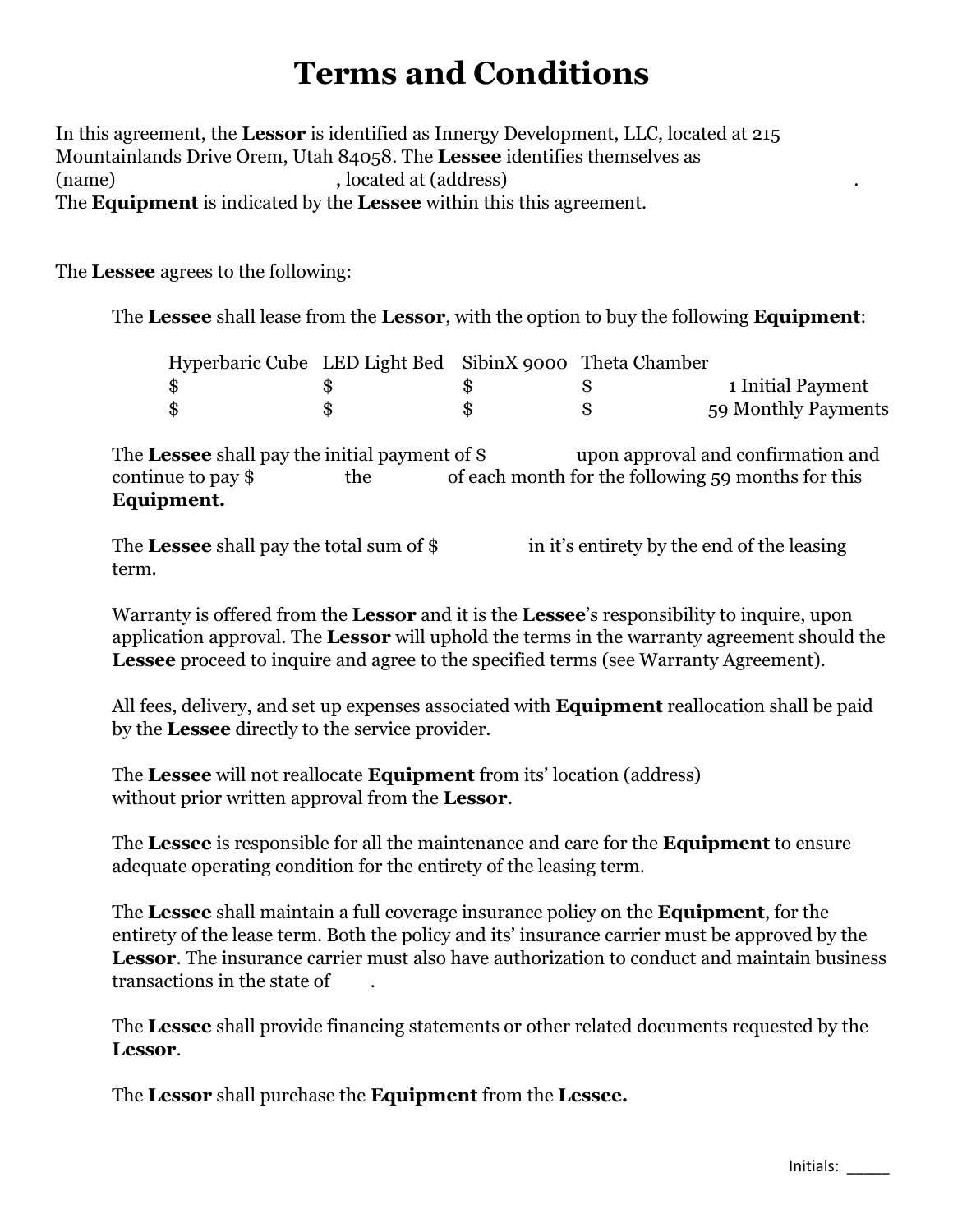The **Lessor** is not responsible for any damages caused by the **Equipment** due to misuse or negligence from the **Lessee**.

Should the **Lessee** fail to make any payments on time or comply with any of the agreements listed prior…

The **Lessor** reserves the right to remotely deactivate the **Equipment** until the payments are up to date.

If the payments are not up to date within 5 days of **Equipment** deactivation the **Lessee** will be charged a reactivation fee of \$ , need to bring their payment(s) up to date, and pay  $5\%$  of the accumulated sum of missing payment(s) to reactivate their **Equipment**.

Should the **Lessor** be driven to repossess the **Equipment** due to the **Lessee**'s neglect to pay what is owed or breach of this agreement, the **Lessee** agree that the **Lessor**, with at least 24 hour written notice, may enter the premises, repossess the **Equipment**, and be recompensed by the **Lessee** for all taxes and levies associated with the **Equipment** within a month of notice receival.

The **Lessee** shall be responsible to pay any and all costs, including attorney fees, in regard to the collection of the **Equipment**.

At the end of the lease term, with the completion of the total sum due… The **Lessee** may purchase the **Equipment** for \$1.00 (one dollar).

If the **Lessee** chooses not the purchase the **Equipment**, the **Lessee** must return the **Equipment**, at their own expense, to the **Lessor**.

I agree to the terms and conditions above and sign below:

Lessee: <u>Date:</u> **Date: Date: Date: Date: Date: Date: Date: Date: Date: Date: Date: Date: Date: Date: Date: Date: Date: Date: Date: Date: Date: Date: Date: Date: Date: Date:** 

**Lessor:** \_\_\_\_\_\_\_\_\_\_\_\_\_\_\_\_\_\_\_\_\_\_\_\_\_\_\_\_\_\_ **Date:** \_\_\_\_\_\_\_\_\_\_\_\_\_\_

Initials: \_\_\_\_\_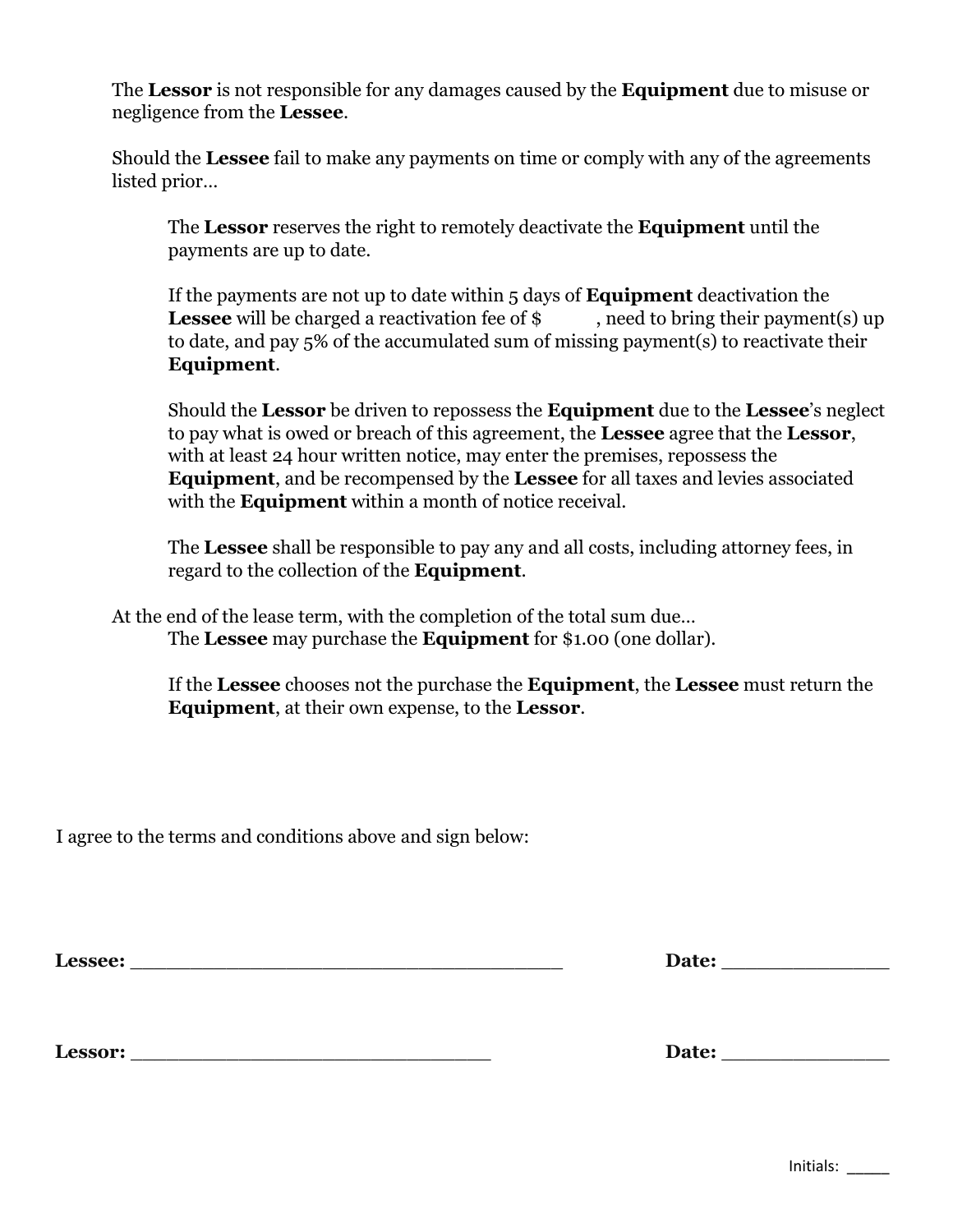# **Credit Application**

#### **Name/Address**

| Last:             | First: |      | Middle Initial: Title: |                        |
|-------------------|--------|------|------------------------|------------------------|
| Name of Business: |        |      |                        | Tax I.D. Number / SS#: |
| Address:          |        |      |                        |                        |
| City:             | State: | ZIP: |                        | Phone:                 |

#### **Company Information**

| Type of Business:                                                          |                                                 |        | In Business Since: |                    |  |
|----------------------------------------------------------------------------|-------------------------------------------------|--------|--------------------|--------------------|--|
|                                                                            | Legal Form Under Which Business Operates:       |        |                    |                    |  |
|                                                                            | If Division/Subsidiary, Name of Parent Company: |        |                    | In Business Since: |  |
| Name of Company Principal Responsible for Business Transactions:<br>Title: |                                                 |        |                    |                    |  |
| Address:                                                                   | City:                                           | State: | ZIP:               | Phone:             |  |

#### **Bank References**

| ∎ Institution<br>Name: | : Account #:<br>.'hecking | Address: | Phone: |
|------------------------|---------------------------|----------|--------|
|                        |                           | -------- | _____  |
|                        |                           |          |        |

#### **Trade References**

| Company Name:                | Company Name:                | Company Name:                |
|------------------------------|------------------------------|------------------------------|
| <b>Contact Name:</b>         | <b>Contact Name:</b>         | <b>Contact Name:</b>         |
| Address:                     | Address:                     | Address:                     |
| Phone:                       | Phone:                       | Phone:                       |
| <b>Account Opened Since:</b> | <b>Account Opened Since:</b> | <b>Account Opened Since:</b> |
| Credit Limit:                | Credit Limit:                | Credit Limit:                |
| <b>Current Balance:</b>      | <b>Current Balance:</b>      | <b>Current Balance:</b>      |

I hereby certify that the information contained herein is complete and accurate. This information has been furnished with the understanding that it is to be used to determine the amount and conditions of the credit to be extended. Furthermore, I hereby authorize the financial institutions listed in this credit application to release necessary information to the company for which credit is being applied for in order to verify the information contained herein.

**Lessee Signature:** \_\_\_\_\_\_\_\_\_\_\_\_\_\_\_\_\_\_\_\_\_\_\_\_\_\_\_\_\_\_\_\_ **Date:** \_\_\_\_\_\_\_\_\_\_\_\_\_\_